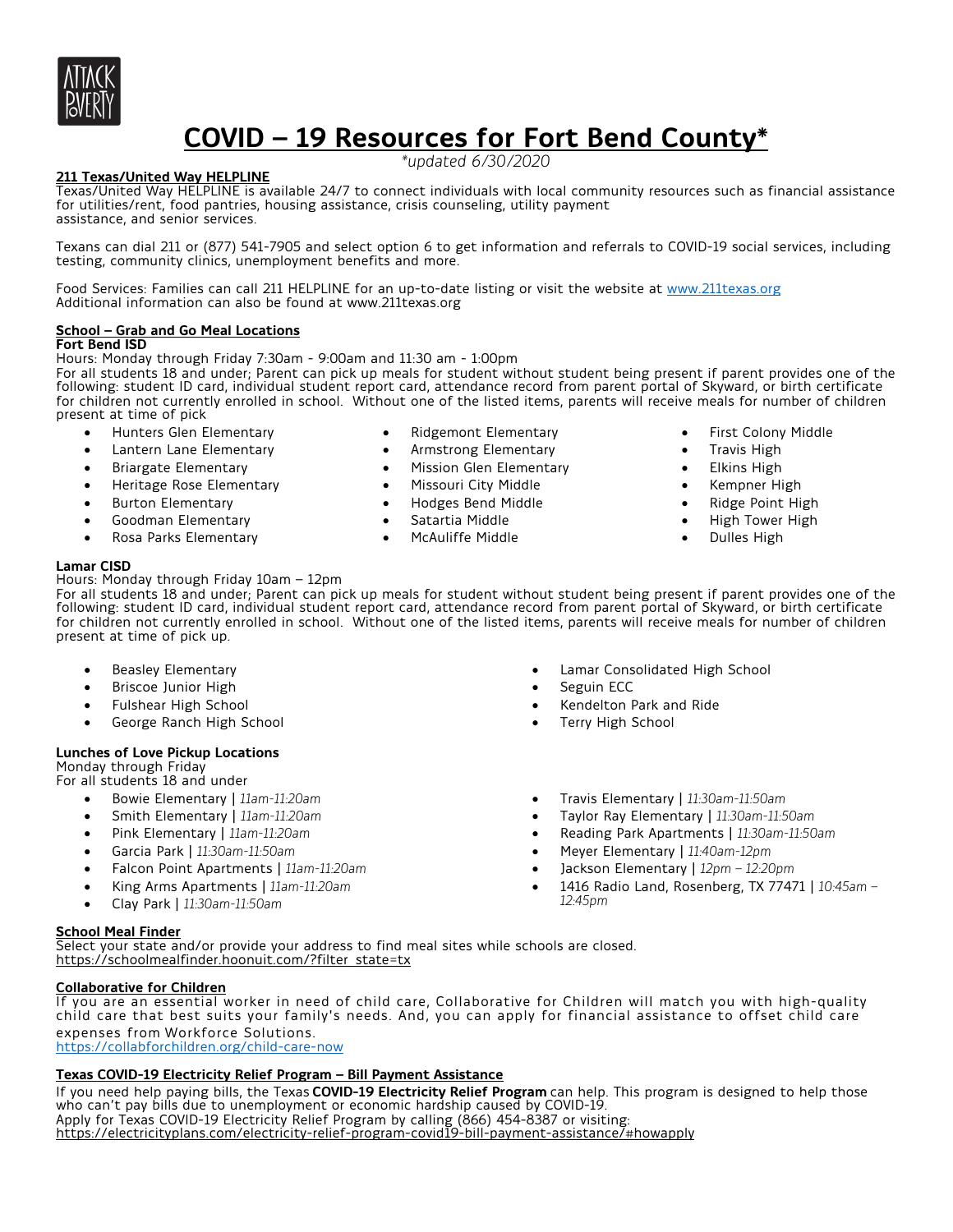

# **APPLY for SNAP – Food Benefits**

https://yourtexasbenefits.hhsc.texas.gov/programs/snap

#### **Salvation Army**

Developed a web page where individuals can request services in the following areas: Social Distancing Needs (i.e. food and grocery delivery), Life Navigation, Prayer Requests, and Spiritual and Emotional Care: https://www.salvationarmyhouston.org/

# **Fort Bend Social Services (FBSS)**

Social Services has implemented a modified service delivery plan. Clients will be scheduled an appointment and will be assessed by phone. They can call 281 238-3502 or 281-403-8050. Services can also be requested online at https://www.fbchhs.org/social-services/request-services

FBSS continues to provide the following services: rental, utility, medication, food voucher, emergency shelter, transitional supportive housing, and unmet needs. Veteran specific services are also available in the form of rent, utilities, day care and gas assistance. Social Security card is not required.

# **Fort Bend Seniors Meals on Wheels Program**

All congregate services are suspended through March. However, the program will continue delivering meals to seniors daily. If you know a senior that has not received a phone call about receiving home-delivered meals while the center is closed, contact the Senior Center Coordinator, at 281-633-7058.

# **Internet/Wi-Fi Services**

*Free Internet with Spectrum*

Beginning March 16 and free for 60 days for households with K-12 or College students. They also plan to open their Wi-fi hotspots for public use. To enroll in service call 1-844-4888395. Installation fees will be waived. *Free Internet with Comcast* 

Effective Monday, March 16, 2020, new Internet Essentials customers will receive two free months of Internet service. We are also increasing the speed of the program to 25 Mbps downloads, and 3 Mbps uploads for all new and existing customers. To sign up, visit the website: https://www.internetessentials.com/covid19

# **COMP-U-DOPT**

Comp-u-dopt's mission is to provide technology to students who need it most. They are offering rentable computers to families without a device free of charge. For more information, visit their website: https://www.compudopt.org

# **Fort Bend Transit**

Fort Bend Transit has currently waived all fees. The number to reserve a trip is 281-633-7433 and a client must call at least 24 hours in advance. Calls will be taken until 5 pm.

The only predetermined route is to the Texas Medical Center. Routes to Greenway Plaza and the Galleria are currently inactive. For more info, visit: https://www.fortbendcountytx.gov/government/departments/county-administration/public-transportation

#### **Lone Star Legal Aid**

Lone Star is available to help cost free with issues regarding unemployment laws, bankruptcy, child support, evictions, etc. To schedule an appointment, call: (713) 652-0077; 800-733-8394; 832-557-4032; http://www.lonestarlegal.org/

#### **Mamie George Catholic Charities**

Catholic Charities is able to help residents with rent and utilities. Call: (281) 202-6200

#### **Comprehensive Energy Assistance Program**

Rosenberg: 902 Frost St; PH: 281-341-3012 Through the Galveston County Community Action Council, this service provides residents with utility assistance.

# **RESOURCES NEEDED**

*\*All supplies can be brought to distribution sites listed* 

- Nonperishable food items
- Ready Meals (Homeless Community)
- Toilet paper
- Home Cleaning Supplies
- **Water**
- Feminine hygiene products
- **Latex Gloves**
- Tyvek Suits
	- Eye Protection/Face Shields
- N-95 Masks
- -
	-
	- Child Related Needs: Activity Kits Bible Studies Children's Art Projects
		- Homework
- Alcohol Wipes
- Hand Sanitizer
	- Pet Food
	- Children's Clothes
	- Infant supplies (baby food, formula, diapers)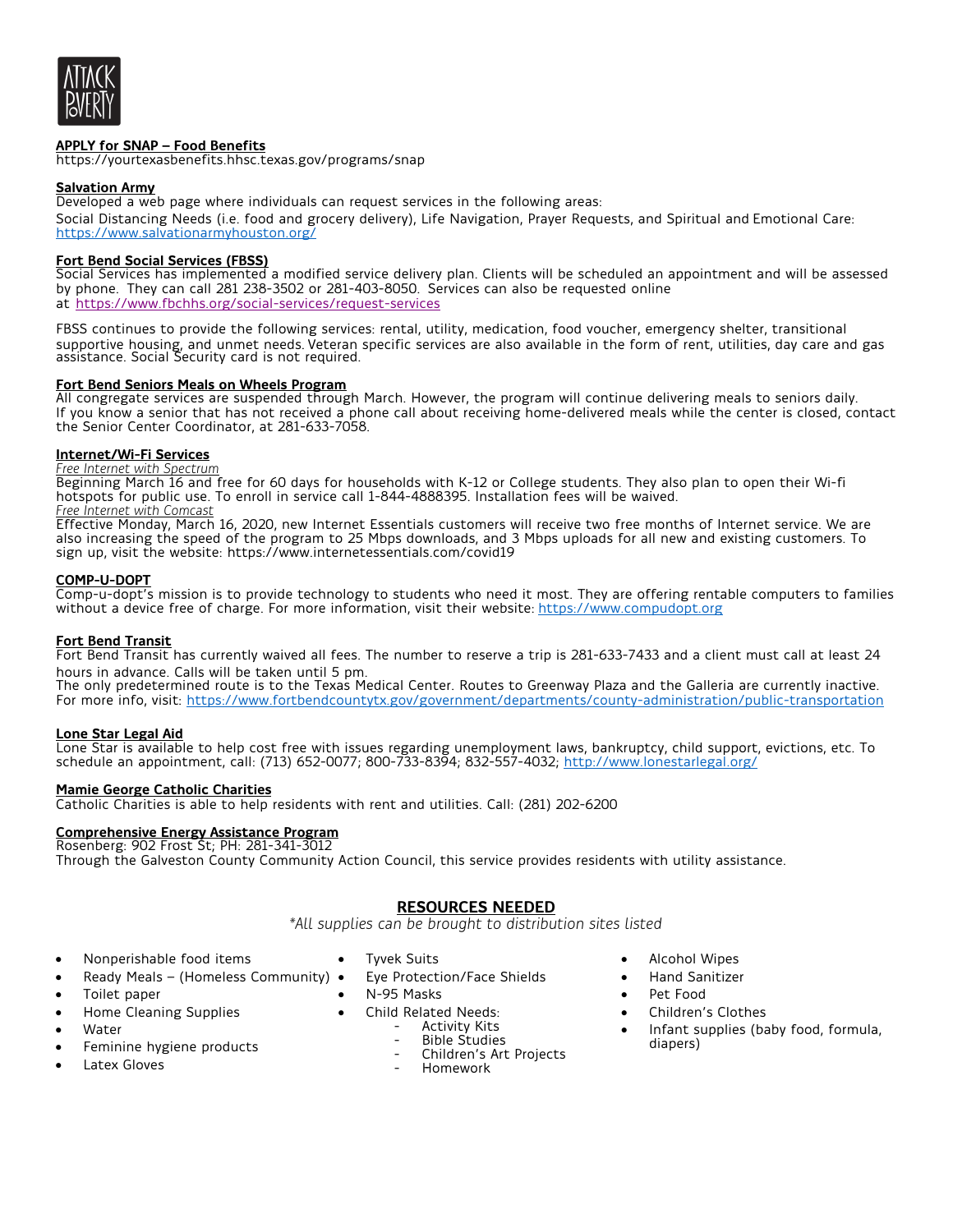

# **DISTRIBUTION SITES**

| <b>Location</b>                                                      | <b>Address</b>                                | Time                                           | <b>Volunteer Opportunities</b>                                                     | <b>Contact</b>                                   | <b>Phone</b>   |
|----------------------------------------------------------------------|-----------------------------------------------|------------------------------------------------|------------------------------------------------------------------------------------|--------------------------------------------------|----------------|
| Friends of North<br>Richmond                                         | 1305 Clay St.<br>Richmond, TX 77469           | Mon-Wednesday<br>10-11:30am & 2-4pm            | 10 volunteers needed $-$ daily shifts                                              | <b>Emilio Frias</b><br>Emilio@attackpoverty.org  | 281-762-2068   |
| <b>Friends of North</b><br>Rosenberg                                 | 503 Thirst Street<br>Rosenberg, TX 77471      | Tues & Thurs<br>$10-2pm$                       | 10 volunteers needed - daily shifts                                                | Jennifer Cooper<br>Jennifer@attackpoverty.org    | 832-472-6090   |
| Friends of Sundown                                                   | 20111 Saums Rd.<br>Katy, TX 77479             | Wed<br>11am-1pm                                | Volunteers needed                                                                  | Leslie Dedrick<br>leslie@attackpoverty.org       |                |
| Friends of Westchase/<br>W. Houston Assistance                       | 10501 Meadow Glen LN<br>Houston, TX 77042     | Tues & Wed<br>10-11:45 am & 2-4pm              | Volunteers needed                                                                  | Nancy Bailey<br>Nancy@attackpoverty.org          | 202-631-2808   |
| <b>Friends of Northside</b>                                          | 1913 Fletcher St<br>Houston, TX 77009         | Tues & Thur<br>10-11:45am & 2-4pm              | 10 volunteers needed - daily shifts                                                | Kim Martinez<br>Kim@attackpoverty.org            | 832-516-9872   |
| Terry High School                                                    | 5500 Avenue N<br>Rosenberg, TX 77471          | Tues & Thurs<br>11-11:45pm                     | 10 volunteers needed - call to signup                                              | Zach Lambert<br>Zach@attackpoverty.org           |                |
| Second Mile Mission<br>Center                                        | 1135 Highway90A<br>Missouri City, TX 77489    | Tues & Thurs<br>10am-3pm                       | volunteers needed -<br>https://www.signupgenius.com/go/9<br>040b4eaaaa22a4f85-sort | Sarah White<br>swhite@secondmile.org             | 281-261-9199   |
| PowerHouse Church                                                    | 1818 Katyland Dr,<br>Katy, TX 77493           | First & Second Saturday<br>9am-12pm            | Volunteers needed and must sign up<br>through sign up genius                       | Deysi Crespo<br>foodpantrydirector@ktcm.org      | 281-391-9623   |
| <b>Four Corners</b><br><b>Community Center</b>                       | 15700 Old Richmond Rd<br>Sugar Land, TX 77498 | Wed                                            | 5-10 volunteers needed weekly                                                      | Jason Baudoin<br>jasonb@attackpoverty.org        |                |
| <b>Catholic Charities</b><br>Mamie George<br><b>Community Center</b> | 1111 Collins Road,<br>Richmond TX 77469       | Tues/Thurs<br>9am-12pm                         |                                                                                    |                                                  | 281-202-6200   |
| Richmond-Rosenberg<br><b>Helping Hands</b>                           | 902 Collins Road<br>Richmond, TX 77469        | Mon-Thurs<br>10am-12pm                         | Spanish speaking volunteers needed                                                 | <b>Michael Gutierrez</b><br>hhfoodnb@comcast.net | 281-232-4904   |
| Our Lady Guadalupe<br>Catholic Church                                | 1600 Avenue D<br>Rosenberg, TX 77471          | Mon - Fri<br>$10-2pm$                          |                                                                                    |                                                  |                |
| <b>Houston Colosseum</b><br>Academy                                  | 14929 Westpark Drive<br>Houston, TX 77082     | Every Tuesday                                  | 10 volunteers needed weekly                                                        | help@novahtx.com                                 | 832-933-9860   |
| East Fort Bend Human<br><b>Needs Ministry</b>                        | 435 Stafford Run<br>Stafford, Texas 77477     | Tues, Thurs, & Friday<br>10am-12pm             | Volunteers needed: contact Jordan<br>Keyes. Resale shop: Tues-Sat 10-4pm           | Jordan Keyes<br>jordan@humanneeds.org            | 281-261-1006   |
| Parkway Fellowship                                                   | 27043 FM 1093<br>Richmond, TX 77469           | Second Saturday of each<br>month: 7:30am-9am   | Volunteers welcome. Contact Dr.<br>Dale Olson                                      | Dale Olson<br>dale@familyhopefulshear.org        | 832-492-5136   |
| ICNA Relief Pantry                                                   | 5645 Hillcroft Ave #405<br>Houston, TX 77074  | Tues-Friday: 4:15-6:30pm<br>Saturday: 12pm-2pm | To volunteer, complete form online:<br>www.icnarelief.org/volunteer/               | Naeem Raja<br>Naeem.raja.tx@icnarelief.org       | 936-320-3316   |
| The Hanger Unity<br>Center                                           | 4010 4th Street<br>Brookshire, TX 77423       | Friday: 10am-12pm                              | must provide proof of Royal ISD<br>residency, 1 box of goods per vehicle           | Ryan Orbin<br>ryaneom@gmail.com                  | (832) 441-5805 |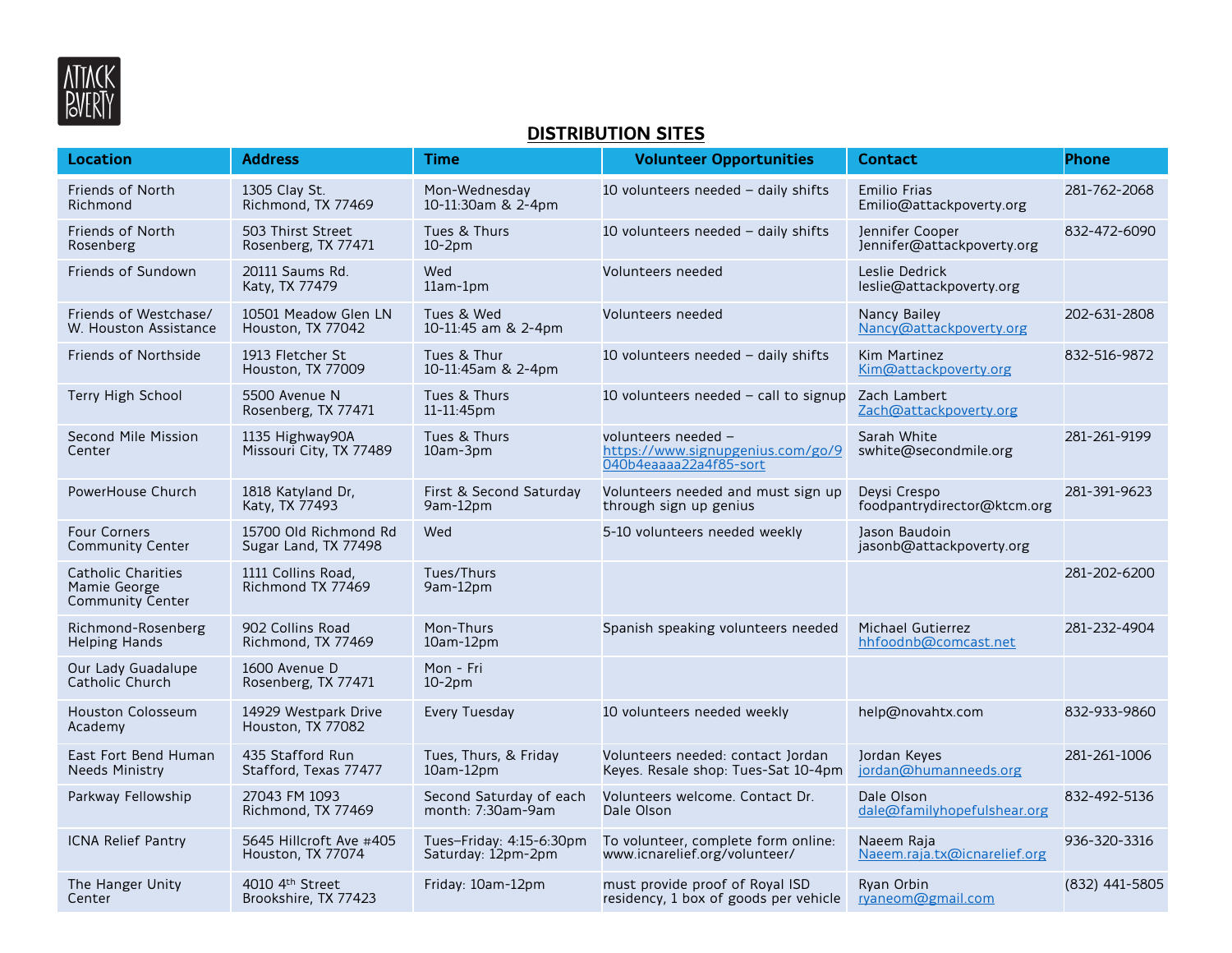

# **DAYCARE LOCATIONS FOR ESSENTIAL EMPLOYEES**

| <b>Location</b>                               | <b>Contact</b>                                                                                                        | Age                        | <b>Hours</b>                          | <b>Address</b>                                |
|-----------------------------------------------|-----------------------------------------------------------------------------------------------------------------------|----------------------------|---------------------------------------|-----------------------------------------------|
| YMCA of Greater Houston                       | Avice Chambers   713-758-9141<br>Avice.chambers@ymcshouston.org<br>www.ymcahouston.org/essential-personnel-child-care | Ages 5 years old and older | Monday - Friday<br>$6:30am - 7:30pm$  | 4433 Cartwright Rd.<br>Missouri City, 77459   |
| Gingerbread Kids Academy                      | Tim Kaminsku   281-923-4162<br>twkaminski@sbcglobal.net                                                               | 0-12 years old             | Monday - Friday<br>$6:30$ am - 5:30pm | 814 Minonite Road<br>Richmond, TX 77469       |
| Kiddie Academy of Rosenberg                   | Jenny Purvis   832-945-2404<br>Jenny.purvis@kiddieacademy.net                                                         | 0-12 years old             | Monday - Friday<br>7am-5:30pm         | 636 Benton Road<br>Richmond, TX 77469         |
| Kidzville Learning Academy                    | Josephine Faniel   832-595-0543<br>centerdirector@kidsvilleacademy.com                                                | 0-12 years old             | Monday - Friday<br>6:30am-5:30pm      | 5728 Avenue  <br>Rosenberg, TX 77471          |
| Enchantment Kids Fine Arts<br>Learning Center | Kristi Stephens   281-394-5090<br>k.stephens@enchantmentkids.com                                                      | 0-12 years old             | Monday - Friday<br>7am-4pm            | 4031 FM 1463 #14<br>Katy, TX 77494            |
| Good Beginnings                               | Jayme Gorka   281-232-9166<br>jayme@goodbeginningskids.com                                                            | 0-12 years old             | Monday - Friday<br>6:30am-5:30pm      | 1219 4th St.<br>Rosenberg, TX 77471           |
| Kids R Kids New Territory                     | Alex Mesa   832-731-7214<br>alex@kidsrkidsnewterritory.com                                                            | 0-12 years old             | Monday-Friday<br>6am-6pm              | 8202 Homeward Way<br>Sugar Land, TX 77479     |
| Kids R Kids Great Wood                        | Bret Beitler   512-923-3995<br>bret@kidsrkidsgreatwood.com                                                            | 0-12 years old             | Monday - Friday<br>6am-5:30am         | 1250 Crabb River Road<br>Richmond, TX 77469   |
| Children's Lighthouse of<br>Imperial          | Mary Sanchez   281-207-6845<br>Imperial.director@childrenslighthouse.com                                              | 0-12 years old             | Monday - Friday<br>7:30am-5:30am      | 15013 Voss Road<br>Sugar Land, TX 77498       |
| Kid's Resort                                  | Cindy Gifford   281-762-8469<br>$Cindy$ .gifford@aol.com                                                              | 5 years old and older      | Monday-Friday<br>6am-5:30pm           | 5419 FM 762 Rd<br>Richmond, TX 77469          |
| Lifetime Learners Child<br>Development Center | Dana Lagarde   281-798-3881<br>lifetimelearnerscdc@gmail.com                                                          | 0-12 years old             | Monday - Friday<br>7am-6pm            | 6734 Westheimer Lakes N Dr.<br>Katy, TX 77494 |
| The Kensington School                         | Ali Chunara   281-232-4400<br>info@thekensingtonschooltx.com                                                          | 6 weeks $-6$ years old     | Monday - Friday<br>7:30am-5:30pm      | 6410 Sansbury Blvd<br>Richmond, TX 774469     |
| Game Active Learning Center                   | Morgan Gilliam   281-415-4155<br>hello@gamerosenberg.com                                                              | 0-12 years old             | Monday-Friday<br>7:30am-5:30pm        | 4709 HWY 36 S STE #1<br>Rosenberg, TX 77471   |
| Children Are Our Future                       | Mary Brewster   281-301-4240<br>Mb.cccs@yahoo.com                                                                     | 2-12 years old             | Monday-Friday<br>24 hours             | 2304 Texas PKWY<br>Missouri City, TX 77489    |
| American Heritage Academy<br>& Child Care     | Arif Hirani   281-762-1085<br>ahachildcare@gmail.com                                                                  | 0-12 years old             | Monday- Friday<br>6:30am-5:30pm       | 5701 Avenue  <br>Rosenberg, TX 77471          |
| Learning Stages, Inc.                         | Lety Villarreal   281-240-0480<br>learningstages@windstream.net                                                       | 0-5 years old              | Monday-Friday<br>$6:30$ am- $6$ pm    | 12780 S Kirkwood Rd<br>Stafford, TX 77477     |
| Kids Scholars Academy                         | Sasha Agbale   281-436-6014<br>info@kidsscholarsacademy.com                                                           | 6 weeks $-12$ years old    | Monday – Frida<br>7:30am- 5:30pm      | 22229 Cypress Ln<br>Sugar Land, TX 774678     |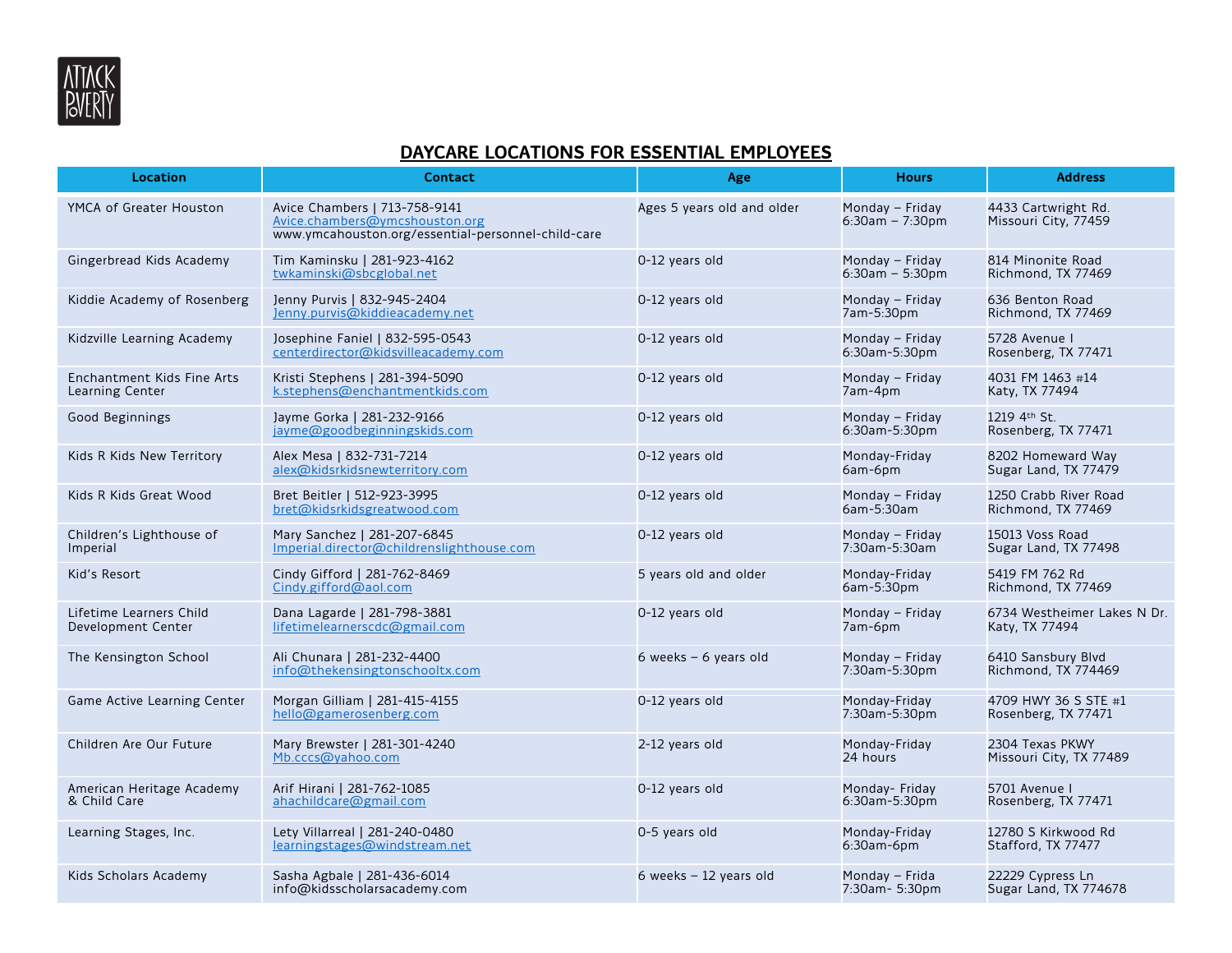

# **SITES PROVIDING SUPPORT FOR RENT & UTILITIES**

| <b>Location</b>                                                   | <b>Address</b>                                             | <b>Funds Paid</b><br><b>Direct or Vendor</b> | <b>How to Apply</b>                                                                                                                                                                                                                                          | <b>Phone</b> |
|-------------------------------------------------------------------|------------------------------------------------------------|----------------------------------------------|--------------------------------------------------------------------------------------------------------------------------------------------------------------------------------------------------------------------------------------------------------------|--------------|
| <b>Catholic Charities Mamie</b><br><b>George Community Center</b> | 1111 Collins Road,<br>Richmond TX 77469                    | Assistance paid<br>direct to vendor          | Rental & Utility Assistance may potentially be provided to those who<br>qualify. Simply call the phone number to learn more.                                                                                                                                 | 281-202-6200 |
| Fort Bend Social Services                                         | 4520 Reading Road<br>Suite A-900<br>Rosenberg, Texas 77471 | Assistance paid<br>direct to vendor          | For more information and to apply, call the number or visit this website: 281-238-3502<br>https://www.fortbendcountytx.gov/Home/ShowDocument?id=48399                                                                                                        |              |
| Fort Bend Family Promise                                          | 1424 FM 1092<br>Missouri City, TX 77459                    | Assistance paid<br>direct to vendor          | Families may call for an assessment appointment during regular<br>business hours. To qualify, you must have a child involved in a Fort Bend<br>School and be impacted by COVID-19. If you have questions, please call:<br>281-403-3293.                      | 281-403-3923 |
| Abigail's Place                                                   |                                                            | Assistance paid<br>direct to vendor          | Financial assistance may potentially be provided for those that qualify.<br>To learn more or apply, email info@abigailsplace.org or call the number.                                                                                                         | 832-945-1461 |
| East Fort Bend Human<br><b>Needs Ministry</b>                     | 435 Stafford Run<br>Stafford, Texas 77477                  | Assistance paid<br>direct to vendor          | Clients are seen by appointment only. To make appointment, call 281-<br>261-5470 on Tuesdays starting at 10:00 a.m                                                                                                                                           | 281-261-5470 |
| Katy Christian Ministries                                         | 5504 First Street<br>Katy, TX - 77493                      | Assistance paid<br>direct to vendor          | Social Services offers limited rental assistance to those that qualify<br>when funds are available. Those who wish to apply must call to schedule<br>an appointment with a case manager.                                                                     | 281-391-9623 |
| Salvation Army                                                    | 12300 Parc Crest Dr.<br>Stafford, TX 77477                 |                                              | Fill out needs form online or call their number:<br>https://www.salvationarmyhouston.org                                                                                                                                                                     | 281-207-2300 |
| Richmond - Rosenberg<br><b>Helping Hands</b>                      | 902 Collins Road<br>Richmond, TX 77469                     | Assistance paid<br>direct to vendor          | They are providing financial assistance (i.e. utilities and rent) through<br>appointment only at this time. Funds are limited so applicants will be<br>screened during interview to determine eligibility. To apply or for more<br>information, please call. | 281-232-4904 |
| Family Hope                                                       | 5757 Flewellen Oaks Ln #303<br>Fulshear, TX 77441          |                                              | Family Hope provides assistance with rent, utilities, medical. Parenting<br>classes and Finance classes are taught as well.                                                                                                                                  | 832-492-5136 |
| St. Laurence Catholic<br>Church                                   | 3100 Sweetwater Blyd.<br>Sugar Land, TX 77479              | Assistance paid<br>direct to vendor          | Rental & bill assistance may potentially be provided to those who<br>qualify. Simply call the phone number and ask for Social Concerns to<br>apply and learn more.                                                                                           | 281-980-9812 |
| Fort Bend County                                                  |                                                            | Assistance paid<br>direct to vendor          | Residents can apply via online portal<br>at https://www.fortbendcountytx.gov or via call center at 281-238-2273.<br>Program open to all, however qualifications do apply and documentation<br>is required                                                    | 281-238-2273 |
| Friends of North Richmond                                         |                                                            | Assistance paid<br>direct to vendor          |                                                                                                                                                                                                                                                              |              |
| Friends of North Rosenberg                                        |                                                            | Assistance paid<br>direct to vendor          |                                                                                                                                                                                                                                                              |              |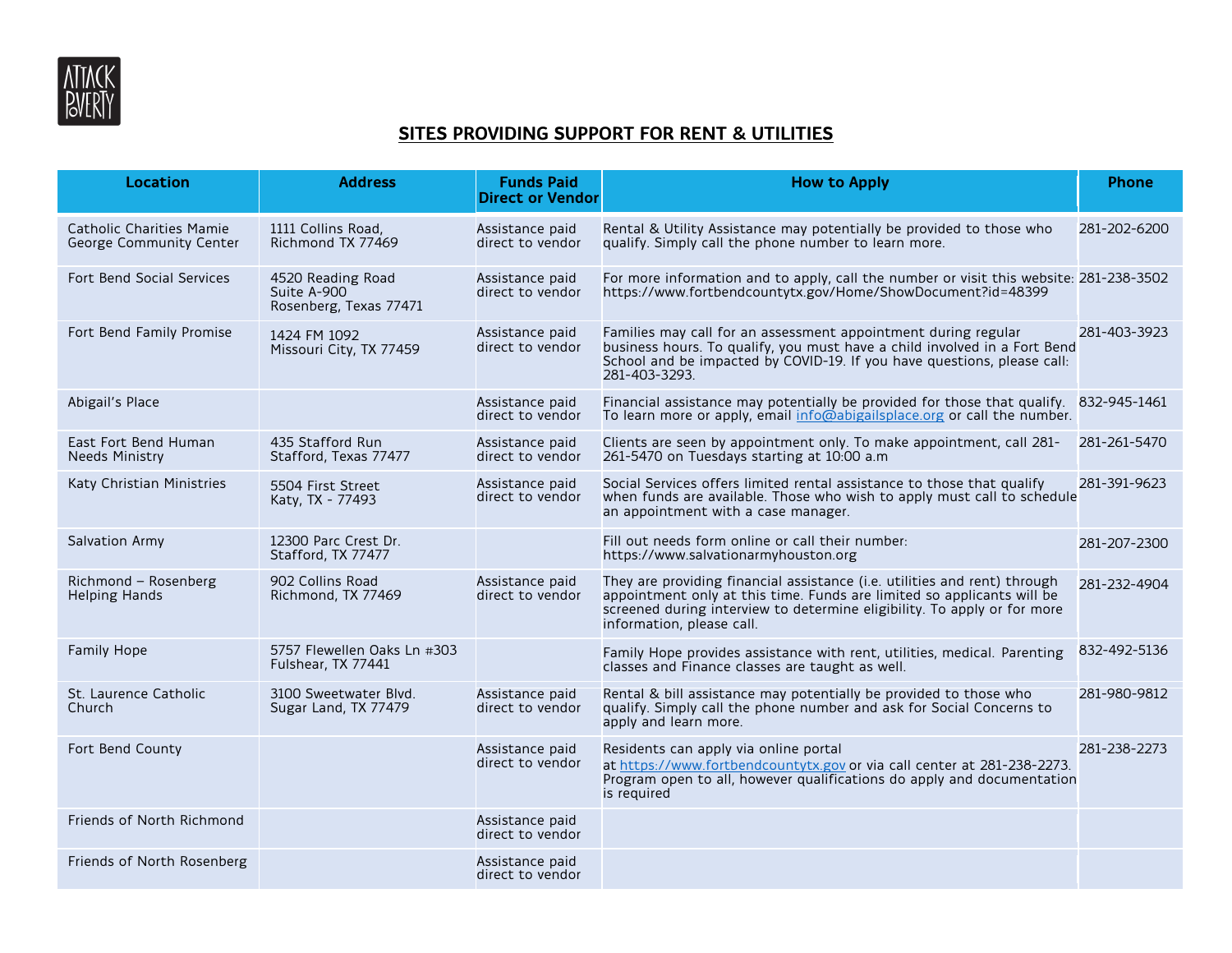

# **COVID-19 TESTING**

**Access Health & Fort Bend County** In partnership with Fort Bend County, Access Health is providing free COVID-19 testing for EVERYONE -whether you are feeling sick or not. Testing sites are located at the Rosenberg Fairgrounds, Smart Financial Centre, Marshall High School, Gallery Furniture (W. Grand Pkwy), and Seven Lakes High School. To be tested, follow the steps below:

- 1. Complete Consultation: go to www.fbchealth.org to schedule online and a representative will contact you. Call 281-238-2363 if you do not have internet. A healthcare professional will provide a testing site access code and further instructions.
- 2. Proceed to testing facility: proceed to testing facility at your scheduled time. The line is operated from Monday through Friday from 8am-5pm and Saturday 8am-12pm. Be sure to bring your photo ID and other information as requested by your screener. You will only be admitted to the drive-through site if you have the testing access code received from the healthcare professional. If you don't have a code, you will not be tested.

# **FEMA Funded Testing Sites**

The test sites in City of Houston and Harris County (which are open to FBC residents) are funded by FEMA – they are for first responders, health care workers, and people with underlying health conditions.

To be tested at one of these sites, use this screening tool (www.checkforcorona.com) or call 832-393-4220.

- Butler Stadium, 13755 S. Main Street, Houston, 77035
- Legacy Stadium, 1830 Katyland Drive in Katy, TX 77493
- Stallworth Stadium, 2102 E Archer Rd, Baytown, TX 77521

# **OakBend Medical Group**

OakBend Medical Group is conducting COVID-19 Testing if, and only if, the patient has symptoms (fever, cough, shortness of breath) AND have one of the following risk factors:

- Older than 65 years old
- Have serious underlying health conditions (heart disease, diabetes, lung disease/asthma, HIV, immunocompromised)
- Healthcare workers with suspected exposure

Initial criteria for the Covid-19 Testing will require a Telehealth visit. To schedule a Telehealth visit call 281-238-7870. The patient will be screened during the Telehealth visit for criteria that suggests a possible positive Covid-19. The patient must have proper photo identification in order to proceed with testing. The patient specimen will be collected while the patient remains in the vehicle. Patient must arrive by car or truck. No patients on bikes will be tested.

Drive-Thru testing hours- 8:00am- 1:00pm. (Numbers of test are limited). Test Results take 24-48 hours.

Testing will be charged to patient insurance for patients that have Medicare, Medicaid or Commercial insurance. For self-pay patients the cost of the test is \$100 at the time of service. Patients must pay by credit/debit card prior to arriving for testing.

#### **Next Level Urgent Care**

Next Level Urgent Care is testing symptomatic patients for COVID-19. To be evaluated for testing, please make an appointment for a virtual visit: https://www.nextlevelurgentcare.com/request-virtual-visit

Virtual visits can be conducted 7 days a week between the hours of 9AM-9PM. Virtual visits can be billed to insurance or paid for directly if you do not have insurance

#### **UT Physicians Sienna Drive-Thru COVID-19 Testing**

8810 Highway 6, Suite 100, Missouri City, TX, 77459

UT Physicians offers a convenient service that allows staff to test you while you are in your vehicle. It's quick, easy and available to anyone who has an **order from a health care provider** (physician, nurse practitioner, etc.). You must call 713-486-2619 to schedule an appointment. Test results may take up to five days.

#### **Drive-thru COVID-19 Testing at Walgreens**

Walgreens is offering this service in partnership with the PWNHealth provider network. Testing will be available at no cost to eligible individuals who meet criteria established by the Centers for Disease Control and Prevention (CDC) along with state and federal guidelines. At the testing locations, Walgreens pharmacists will oversee the self-administration of Abbott's new ID NOW COVID-19 test.

To see if you are eligible for testing, complete the steps below:<br>1. Complete the screening questionnaire: https://www.wa

- 1. Complete the screening questionnaire: https://www.walgreens.com/findcare/covid19/testing?ban=covid\_testing;<br>2. If you're eligible for testing, a lab order request will be sent to PWNHealth on your behalf and you'll rece
- If you're eligible for testing, a lab order request will be sent to PWNHealth on your behalf and you'll receive an email with next steps.
- 3. You'll go to the testing location and follow instructions to remain in your vehicle with the window rolled up.<br>4. You will perform the test using a nasal swab. A Walgreens pharmacist will be there to instruct you.
- 4. You will perform the test using a nasal swab. A Walgreens pharmacist will be there to instruct you.<br>5. Your test results and contact information will be sent to PWNHealth.
- Your test results and contact information will be sent to PWNHealth.
- 6. You'll receive your results from PWNHealth within 24 hours.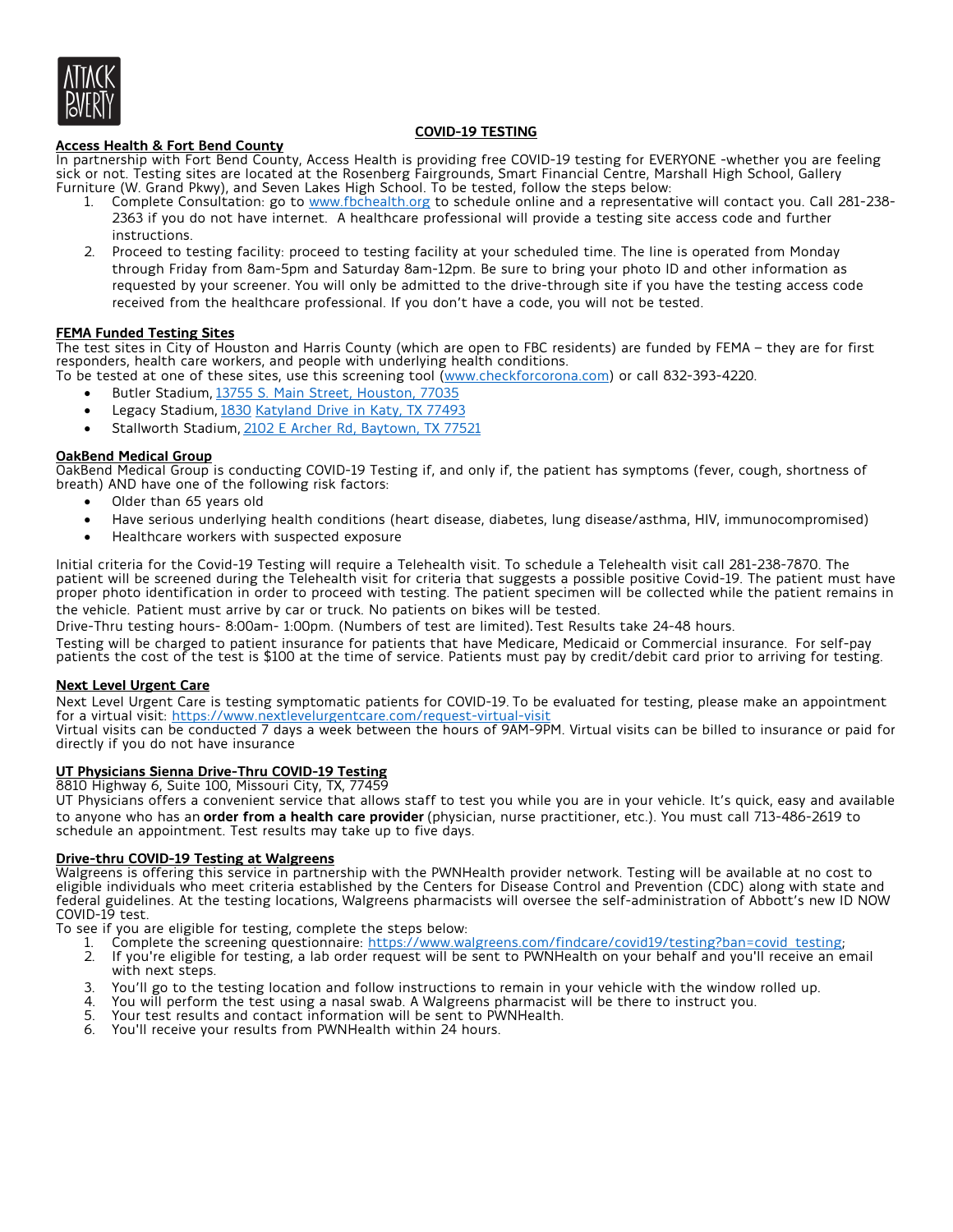

# **BEHAVIORAL, MENTAL AND SPIRITUAL HEALTH**

#### **Statewide COVID-19 Mental Health Support Line |** (833) 251-7544

Texas Health and Human Services has launched a 24/7 statewide mental health support line to help Texans experiencing anxiety, stress or emotional challenges due to the COVID-19 pandemic.

#### **Counseling and Crisis Resources FBISD TALKLINE**

The District's confidential helpline to share mental health concerns such as depression or suicidal thoughts. It includes both talking and texting features. Students, parents, and staff can connect with a crisis counselor 24 hours a day, 7 days a week by texting the word SPEAK to 741741 or call 281-240-8255 (TALK)

#### **LCISD Counseling and Crisis Resources: HOPE TALKLINE**

LCISD HOPE is a confidential helpline to share mental health concerns such as depression or suicidal thoughts. It includes both talking and texting features. Students, parents, and staff can connect with a crisis counselor 24 hours a day, 7 days a week Call: 832-223-4673; Text: 741741 (Text available 24/7)

#### **Embassy Church**

Pastor Deborah Prihoda has a prayer line that is available for texting 24 hours a day and is available for calls between 4-7 pm. The number is: 281-633-6477

#### **Katy First United Methodist Church**

Pastor Mark Kimbrough has a prayer line available online to submit prayer requests: https://www.katyfirst.org/prayer/

#### **My Own Space Therapy**

An online therapy resource for adults, adolescents, couples, and groups focusing on anxiety, depression, grief adjustment issues, relationship issues, and trauma. Normal prices are waived and clients pay what theycan. To schedule or get more information, visit: https://www.myownspacetherapy.com/contact

#### **Veterans Crisis Hotline | Call 1-800-273- 8255, text 838255, or visit https://www.veteranscrisisline.net**

Connect with the Veterans Crisis Line to reach caring, qualified responders with the Department of Veterans Affairs.

#### **Mind-Body Skills Workshop**

The Greater Houston Healing Collaborative is providing online Mind-Body Skills Groups and Workshops to relieve stress, anxiety and isolation. Groups are available for everyone. www.spiritualityandhealth.org/MindBodyGroups

#### **The Trevor Project**

The Trevor Project provides crisis intervention and suicide prevention services to lesbian, gay, bisexual, transgender, queer & questioning (LGBTQ) young people under 25. If you are a young person in crisis, or in need of a safe and judgment-free place to talk, call the TrevorLifeline now at 1-866-488- 7386, text START to 678678, or visit: <u>https://www.thetrevorproject.or</u>g

#### **SAMHSA National Disaster Distress Hotline**

The SAMHSA has a 24/7 multi language hotline: 1-800985-5990 & https://www.samhsa.gov/find-help/disaster-distress-helpline

#### **Texana Center**

Offering services over the phone: Sugar Land Office: *281-276-4400;* Rosenberg Office: *281-342-6384* Individuals can also call the Crisis Helpline at 1-800-633-5686; Website: www.texanacenter.com

#### **Houston Galveston Institute (HGI)**

Therapists are available for counseling at: Main Line: 713-526-8390; Backup Line: 346-291-0969

# **Attack Poverty Counseling | 832-899-5211 | natalie@attackpoverty.org**

Free virtual, or online counseling is available for all residents of Fort Bend and other communities that Attack Poverty serves to help process through the impact of COVID-19. Connect with our Community Social Worker, Natalie Cortes to find out more.

#### **STCH Ministries | www.stchministries.com | 346-214-5020**

STCH Ministries provides Christian Counseling in 5 locations in the Houston area**:** Katy, Richmond, West University, Clearlake, Pearland. Counseling services are provided regardless of an individual or family's ability to pay. All therapists are professionally trained.

#### **Pour In Houston | https://pourintohouston.org/counseling-services/**

Pour into Houston is committed to serving churches, low income families, and homeless communities with mental health services and resources at a low cost to the individual by Licensed Professional Counselors.

#### **DePelchin Children's Center | Monday through Friday, 9:00 am-5:00 pm | English and Spanish: 713-558-3777**

DelPelchin is providing a Mental Health Support Line to support families experiencing mental health stress related to COVID-19.<br>The Line provides callers access to mental health support, guidance, and a direct connection t

#### **The American Red Cross**

#### 833-492-0094 | www.redcross.org/vfac

The American Red Cross has launched a Virtual Family Assistance Center (VFAC). A team of trained volunteers are connecting with families over the phone to offer condolences, provide support for virtual memorial services, and facilitate coping skills.